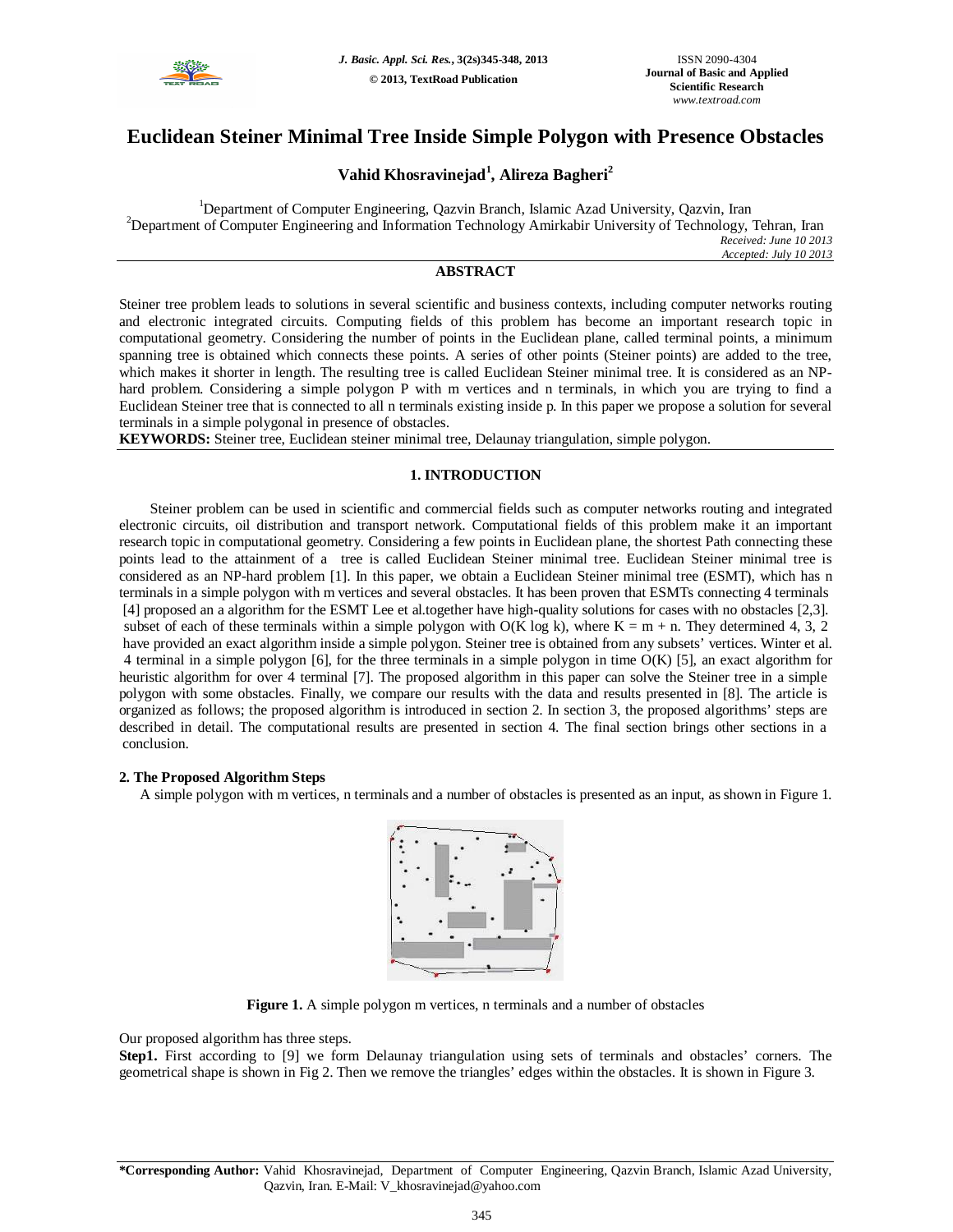

**Figure 3.** Obstacles preventing triangulation **Figure 2.** Delaunay triangulation

After removing the edges placed within the obstacles, a triangulation is achieved, called obstacle-avoiding Constrained Delaunay triangulation (OACDT).

**Step2.** The minimum spanning tree is obtained from OACDT using Prim's algorithm [10] (Figure 4). Then, we remove all the non-terminal leaves from OACDT. The resulting tree is called  $T_f$  (figure 5). This step is fully explained in Section 3.2.



**Step3.**  $T_f$  tree is triangulated and the Steiner point is obtained in each triangle. The resulting tree ESMT tree is described in Section 3-3.

## **3. Details of the Proposed Algorithm**

## **3.1 Step1: OACDT Construction**

First, regardless of input terminals set, vertices of the polygon and the set of obstacles' vertices that make up the corners of obstacles, we construct the Delaunay triangulation (DT). This triangulation is performed during O(nlogn), where n is the set of terminal, polygon and obstacles' vertices [9]. The edges of each triangle with obstacles are evaluated using 3.1.1 algorithm to find out whether they intersect each other or not. The edges will be removed if they have intersection. This evaluation requires  $C \times n_e \times n_o$  time unit, where C indicates the number of obstacles' edges,  $n_e$ demonstrates the number of edges and  $n_e$  and  $n_o$  are the number of DT edges and number of obstacles, respectively.

## **3.1.1 Intersection Algorithm**

Suppose AB as triangle side, and CD as obstacle border. If spot route ABD is left-handed and ABC is right-handed (vice versa), side AB and border CD will intersect each other. We can calculate the determinant of points' coordinates to find out whether their route is right handed or left handed. Statement 1 is an example of such determinant which is considered for three points A, B and D.

|                    | R |  |  |  |
|--------------------|---|--|--|--|
|                    |   |  |  |  |
| <b>Statement 1</b> |   |  |  |  |

If the determinant calculation result is greater than zero, three-point route is right-handed and this route is left-handed, if the result is smaller than zero.

#### **3.2 Step2: T<sup>f</sup> Construction**

The purpose of this step is to construct a tree on OACDT that connects all terminals.

corners on the obstacles. All leaves in  $T_f$  are  $\mathbf{1}(T_f)$ :  $T_f$  is a tree which connects all terminals, OACDT **Definition** terminals. First, the Minimum Spanning Tree is generated by Prim algorithm which connects all terminals and obstacles' corners on ACDT. Then, the minimum spanning tree is surveyed using depth first search (DFS) and all the non-terminal T<sub>f</sub>.leaves are removed Terminals. This resulting tree is called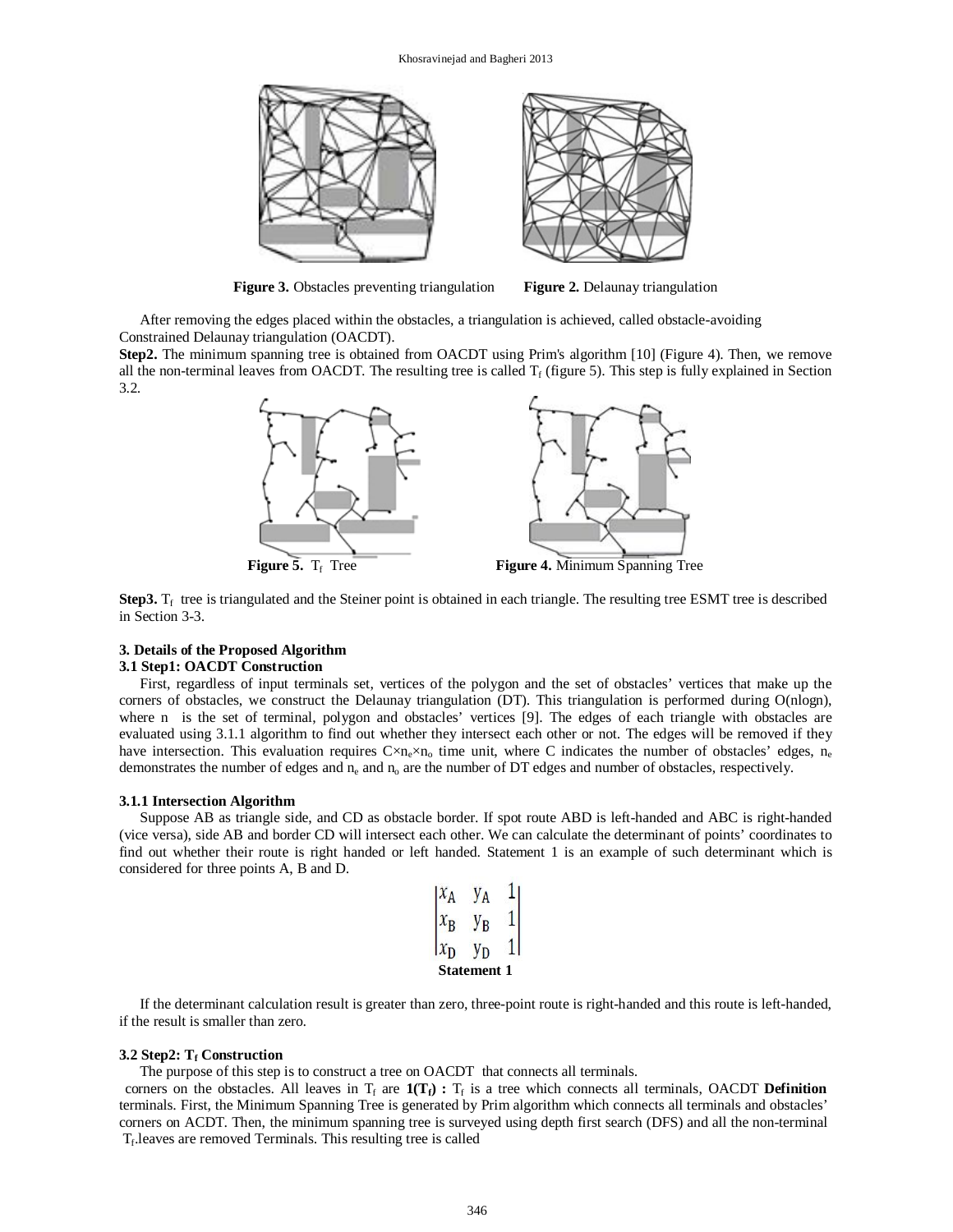#### **3.3 Step3**: **ESMT Construction**

In this section, ESMT of  $T_f$  made in section 3-2 is built and Steiner points regarding to the triangulation of  $T_f$ , described in two steps, is added.

**Step1.**  $T_f$  vertices set are triangulated as follows; for all  $T_f$  vertices of degree greater than one, initially, we order all edges connected to that vertex angularly. Then for instance, we connect either edge of this ordering located beside each other. All these three edges form a triangle. We consider a number equivalent to the total size of the two edges of  $T_f$ , involved in triangle forming. For each triangle, the vertex based on which the triangle is formed (joint vertex between two edges of  $T_f$ ) involved in triangle forming, is called triangle central vertex. According to figure 6, each edge (ab here) will be involved in up to 4 triangles.



**Figure 6.** Maximum number of triangulation which would happen for each edge

**Step2.** In each abc triangle with angles less than 120°, there is a point "S" that the length of lines connecting it to a, b and c vertices is less than the length of each two sides of the triangle [11]. "S" is called the Steiner point. This step of the algorithm is repeated equal to the number of triangles generated in the previous step. Each time, the triangle that the largest number is attributed to it, and has not been investigated for existence of Steiner Point is chosen. After finding each Steiner point in this set, triangles will be updated by the method set forth in section 3.3.1.

### **3.3.1 Updating Triangles**

Suppose triangle abc is the one selected from the previous step whose sides are ab and ac from  $T_f$ . If the vertices a, b and c are connected to  $a_1, a_2, \ldots, a_m$  and  $b_1, b_2, \ldots, b_n$  and  $c_1, c_2, \ldots, c_p$ , a triangle with sides ac and ab will be updated as follows (figure 7) .



**Figure 7.** Possible triangles around two edges of  $T_f$ 

Suppose that point  $\alpha$  is the Steiner points in triangle abc. Apart from the triangle abc, those triangles with ab edge upgrades in this way; if their central vertex is a and b, this edge will be replaced by aα and bα, respectively. The same method is applied to the triangles with ac edges. The resulting tree after these steps is called ESMT.



**Figure 8**. Updated triangles from adding Steiner point in figure 7

#### **4. Computational Results**

We implemented the proposed algorithm in C# programming language and performed our experiments with examples of Soukup [8]. We considered a convex polygon around all the terminals and assumed that there is no terminal in the obstacles. Then we compared some of our results with optimum results in table 1. The presented algorithm provides good results as shown in Table 1.